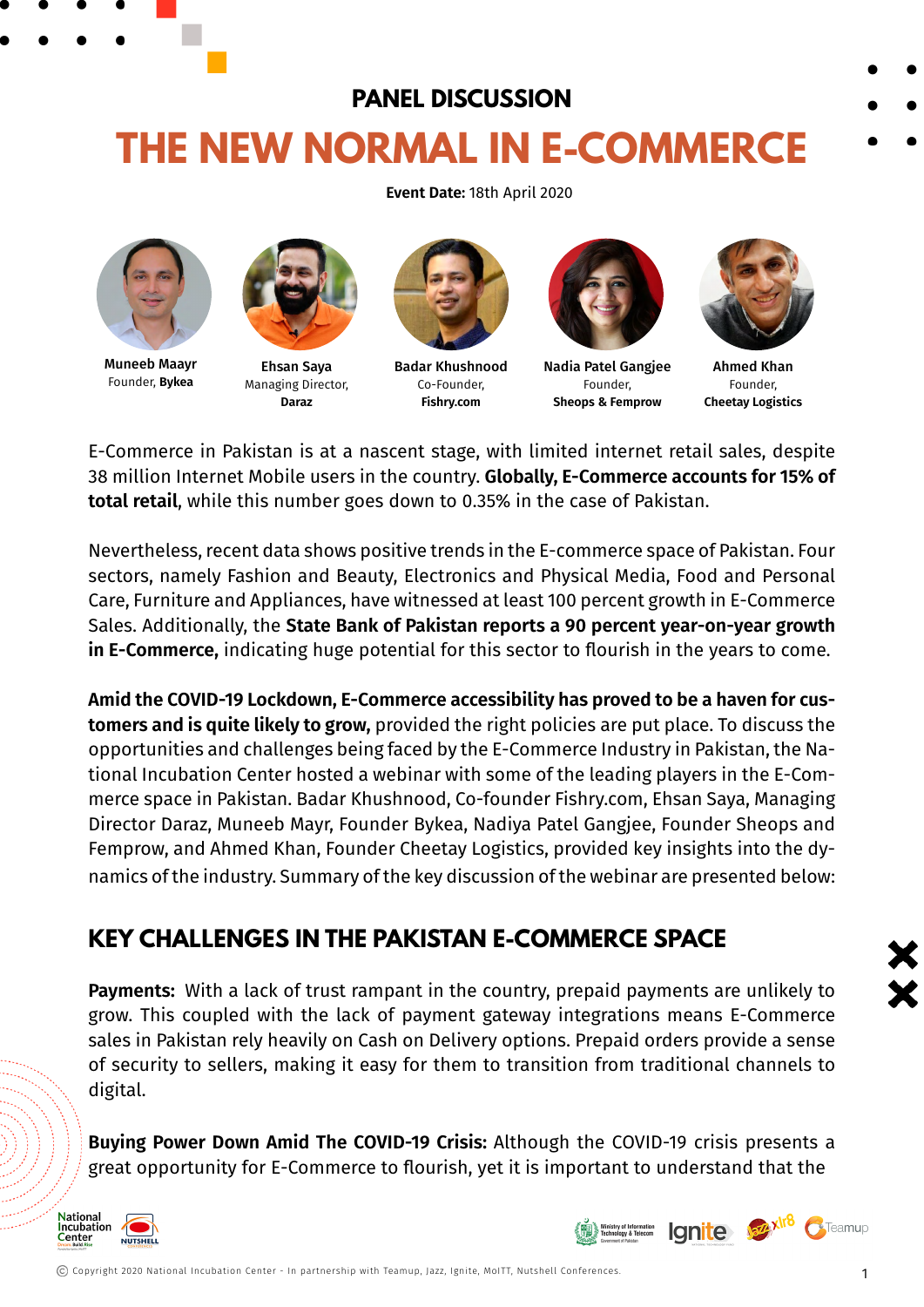

buying power of the consumer is going down. Hence online purchasing currently is more often for commodity products. The average basket size of a consumer is increasing, which indicates a state of panic prevalent amongst consumers, which is likely to die out, as we move out of lockdown.

**Logistical Challenges:** Logistics are a key challenge to the growth of E-Commerce in the country. However, with players such as Fowrry, Cheetay and Bykea emerging, the likelihood of demand and supply being matched is increasing. Amid the health emergency of now, the logistics service providers need to define SOPs to ensure riders safety, which would develop customer trust.

#### **OPPORTUNITIES FOR E-COMMERCE TO GROW**

**Web 3.0 makes the transition easy:** E-Commerce provides opportunity for traditional businesses to convert, and measure ROI. With Web 3.0 being transactional and measurable, opportunity is immense.

**Existing platforms make integrations easy:** Availability of platforms like fishry.com and shopify make the transition easy for traditional businesses and startups, shorten their time to market, provide a seamless technology experience and allow them to focus on brand building.

**Real Estate as an Industry:** As the Government of Pakistan elevates the Real Estate and Construction Sector to the status of an Industry, this presents a great opportunity for businesses in the domain to leverage E-Commerce for growth and expansion.

**Traditional Businesses forced to opt into E-Commerce:** The COVID-19 situation has forced many traditional businesses, previously reluctant to sell online, to quickly move to online selling. This has promising prospects for the future, indicating that more players will now be entering the E-Commerce space.

### **HOW BUSINESSES CAN BENEFIT FROM THE CHANGING TRENDS**

**Women Entrepreneurs:** Many women, previously selling through offline channels (exhibitions, traditional shops) now need to develop strategies for selling online.

**Microenterprises to develop a three-pronged approach:** The focus should be on building social media presence, listing on popular online marketplaces like Daraz, and building your own website. Businesses essentially need to build expertise and technology to enable selling online.

**Focus on Entire Value Chain:** Businesses need to focus on all elements of the value chain that are essential for E-Commerce to work. This includes logistics, customer care,





2 Copyright 2020 National Incubation Center - In partnership with Teamup, Jazz, Ignite, MoITT, Nutshell Conferences.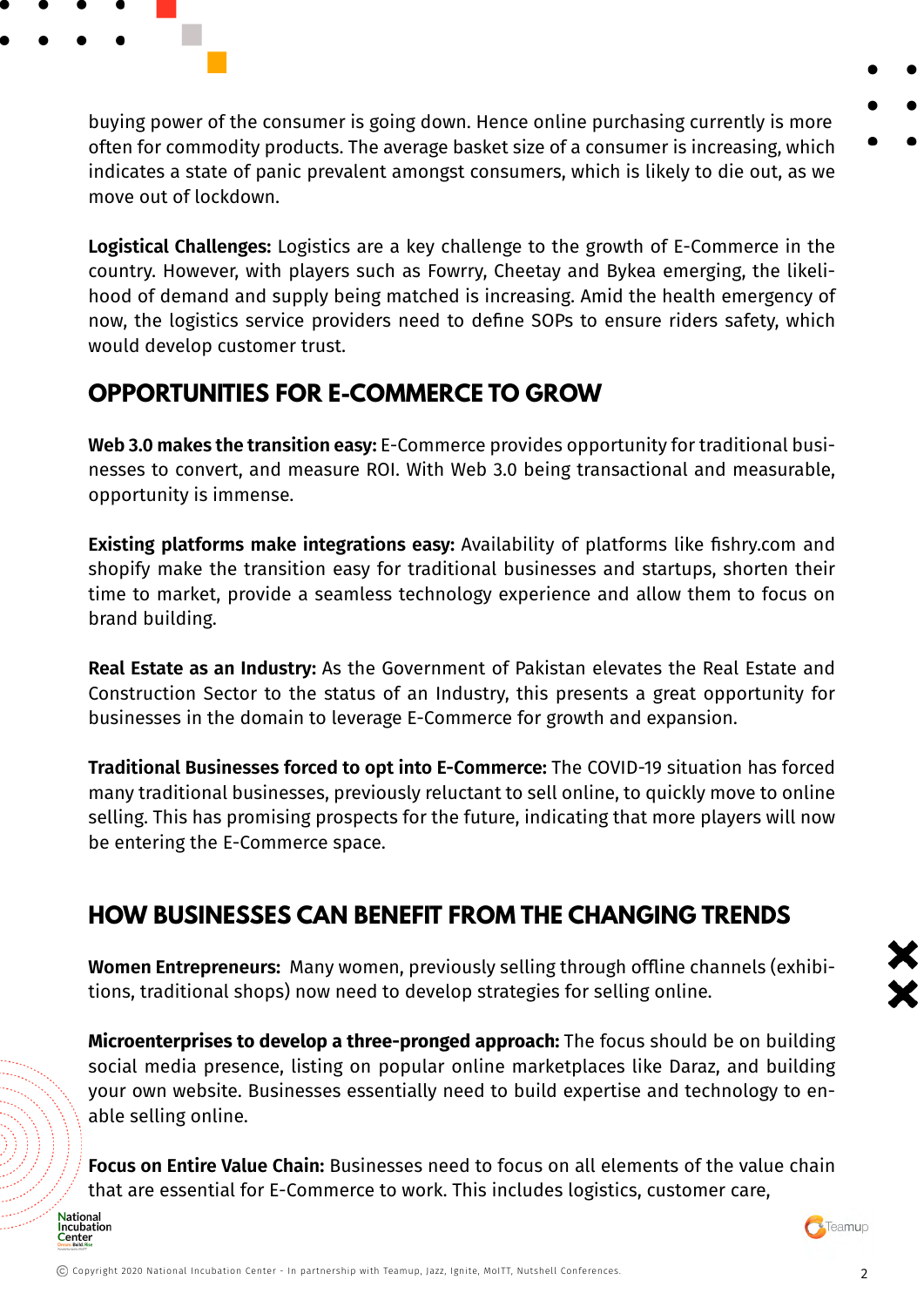

payments, inventory and order fulfillment.

**Create balance Between Box and Brand:** Companies need to find the right balance between Box and Brand; moving a lot of boxes requires partnering with relevant players (e.g. Foodpanda) to push the product out. Brand building entails increasing brand equity through own-domain commerce.

**Cope with Changing Consumer Patterns:** As the world is seeing unprecedented change, we see radical shifts in consumer buying behavior. Now is the time for businesses to build technologies like Augmented Reality to enhance the online buying experience for customers.

**Build Customer Trust:** Logistics Service providers need to build customer trust. Strict SOPs need to be defined in this regard. Many companies like Bykea, are deploying tactics like providing access to rider's temperature to customer, in order to build trust. More strategies need to be defined to make customer comfortable with the home delivery experience in current times.

#### **WATCH THE VIDEO HERE**



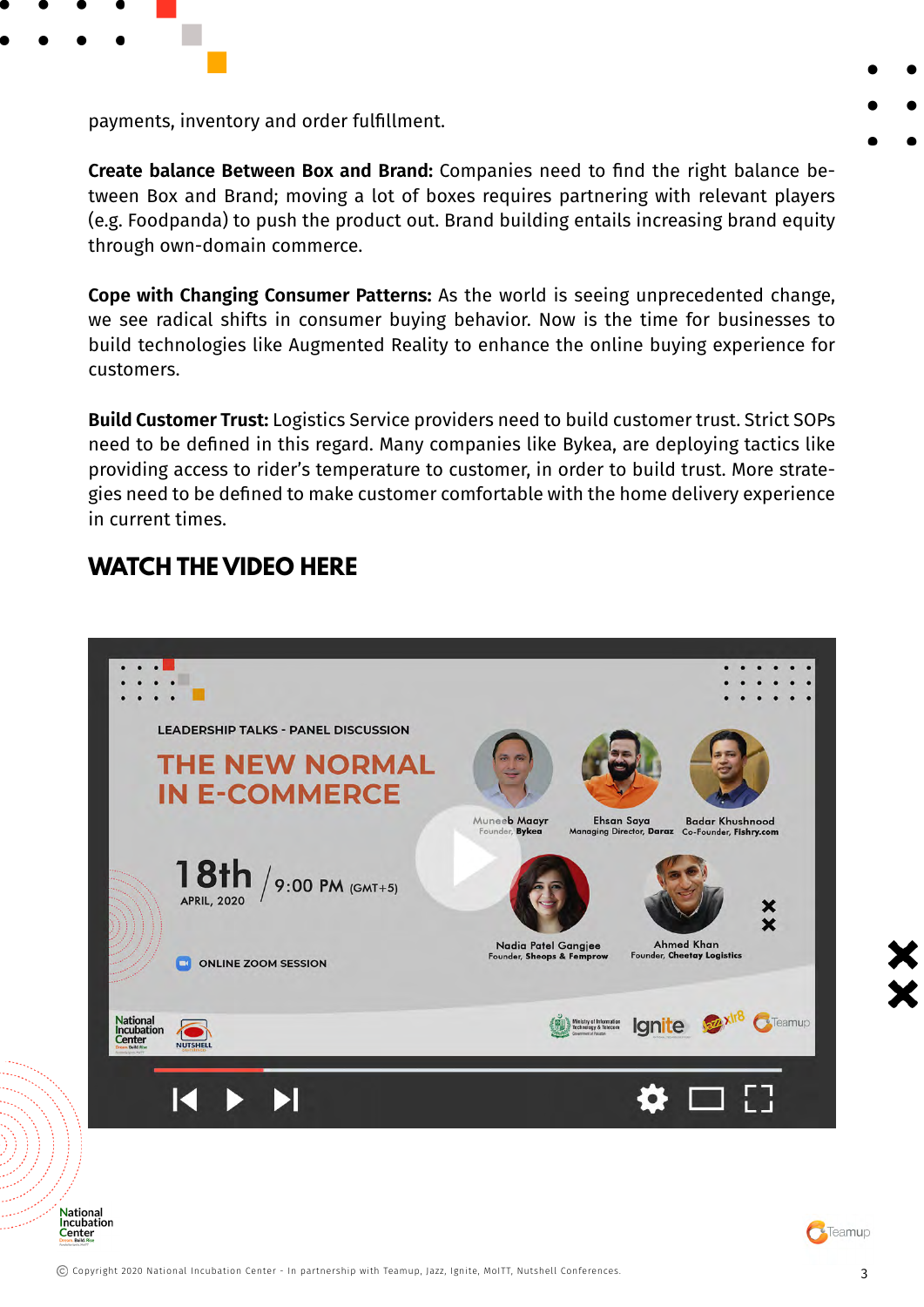

# **Q & A SESSION**

The panel discussion was followed by a Q and A session. Some of the most relevant questions and corresponding answers by the panelists, are presented below:

**Question:** For marketplaces like Daraz, with multiple vendors on board, damage control of reputation can be a daunting task. How can this be dealt with, and what measures and controls can be deployed to keep quality checks on vendors?

**Answer:** In a marketplace it's very important to have controls to ensure quality customer experience is provided. In addition to having peer-to-peer capabilities like image reviews and written reviews, we also have tight SLAs and SOPs for vendors to follow (including fulfilling the advertised product, doing so on time) - if they do not follow our SOPs and SLAs, they risk temporary delisting, permanent delisting, or even financial penalties.

**Question:** How can we increase Ecommerce fashion sales in this situation, when people are reluctant to spend money other than on necessity products?

**Answer:** You must keep cost low and give people value for money. Everything will come back. Delight customers. Give them unique products.

**Question:** Is there any Govt regulation for startups and if not, then are the market leaders in the e-commerce reaching out to the govt for support and facilitation in these hard times?

**Answer:** As part of the E-Commerce policy framework, the government has suggested specific SOPs that ALL ecommerce companies need to follow (i.e. seller on Facebook, Instagram, or any other channel). - BUT - the responsibility falls on the company at the end of the day to ensure the customer is ALWAYS protected (ensuring return policy, fast refunds etc.)

**Question:** We are seeing a lot of ration distribution during the COVID lockdown. How can logistics companies/ startups partner with the government for this initiative?

Answer: Ehsaas program is working with Daraz, Bykea, Rizq, etc for disbursement. The challenge is reaching out to the rural areas.